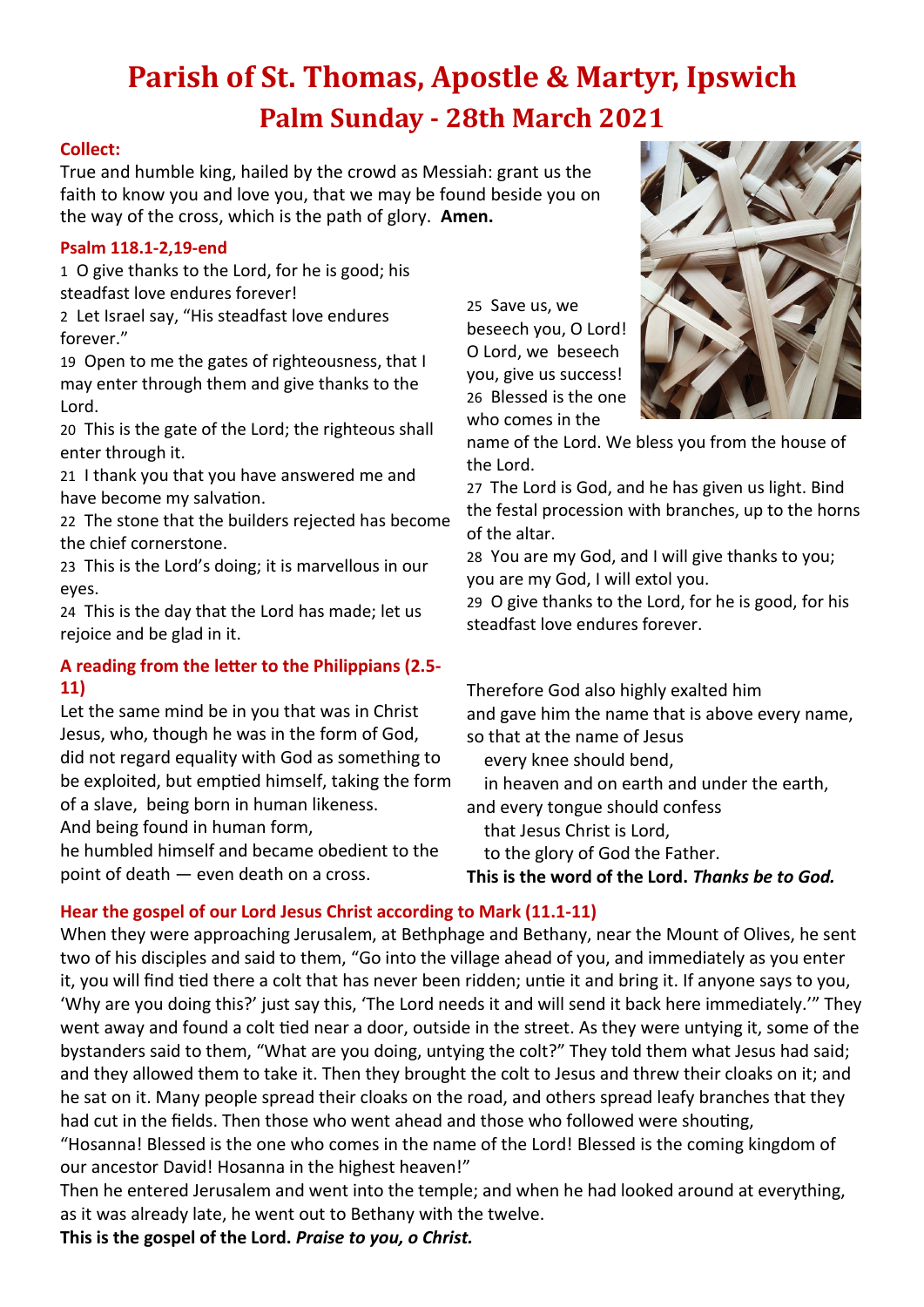#### **The Passion Gospel: Mark 15**

As soon as it was morning, the chief priests held a consultation with the elders and scribes and the whole council. They bound Jesus, led him away, and handed him over to Pilate. Pilate asked him, "Are you the King of the Jews?" He answered him, "You say so." Then the chief priests accused him of many things. Pilate asked him again, "Have you no answer? See how many charges they bring against you." But Jesus made no further reply, so that Pilate was amazed.

Now at the festival he used to release a prisoner for them, anyone for whom they asked. Now a man called Barabbas was in prison with the rebels who had committed murder during the insurrection. So the crowd came and began to ask Pilate to do for them according to his custom. Then he answered them, "Do you want me to release for you the King of the Jews?" For he realized that it was out of jealousy that the chief priests had handed him over. But the chief priests stirred up the crowd to have him release Barabbas for them instead. Pilate spoke to them again, "Then what do you wish me to do with the man you call the King of the Jews?" They shouted back, "Crucify him!" Pilate asked them, "Why, what evil has he done?" But they shouted all the more, "Crucify him!" So Pilate, wishing to satisfy the crowd, released Barabbas for them; and after flogging Jesus, he handed him over to be crucified. Then the soldiers led him into the courtyard of the palace (that is, the governor's headquarters); and they called together the whole cohort. And they clothed him in a purple cloak; and after twisting some thorns into a crown, they put it on him. And they began saluting him, "Hail, King of the Jews!" They struck his head with a reed, spat upon him, and knelt down in homage to him. After mocking him, they stripped him of the purple cloak and put his own clothes on him. Then they led him out to crucify him. They compelled a passer-by, who was coming in from the country, to carry his cross; it was Simon of Cyrene, the father of Alexander and Rufus. Then they brought Jesus to the place called Golgotha (which means the place of a skull). And they offered him wine mixed with myrrh; but he did not take it. And they crucified him, and divided his clothes among them, casting lots to decide what each should take. It was nine o'clock in the morning when they crucified him. The inscription of the charge against him read, "The King of the Jews." And with him they crucified two bandits, one on his right and one on his left. Those who passed by derided him, shaking their heads and saying, "Aha! You who would destroy the temple and build it in three days, save yourself, and come down from the cross!" In the same way the chief priests, along with the scribes, were also mocking him among themselves and saying, "He saved others; he cannot save himself. Let the Messiah, the King of Israel, come down from the cross now, so that we may see and believe." Those who were crucified with him also taunted him. When it was noon, darkness came over the whole land until three in the afternoon. At three o'clock Jesus cried out with a loud voice, "Eloi, Eloi, lema sabachthani?" which means, "My God, my God, why have you forsaken me?" When some of the bystanders heard it, they said, "Listen, he is calling for Elijah." And someone ran, filled a sponge with sour wine, put it on a stick, and gave it to him to drink, saying, "Wait, let us see whether Elijah will come to take him down." Then Jesus gave a loud cry and breathed his last. And the curtain of the temple was torn in two, from top to bottom. Now when the centurion, who stood facing him, saw that in this way he breathed his last, he said, "Truly this man was God's Son!"

There were also women looking on from a distance; among them were Mary Magdalene, and Mary the mother of James the younger and of Joses, and Salome. These used to follow him and provided for him when he was in Galilee; and there were many other women who had come up with him to Jerusalem. When evening had come, and since it was the day of Preparation, that is, the day before the sabbath, Joseph of Arimathea, a respected member of the council, who was also himself waiting expectantly for the kingdom of God, went boldly to Pilate and asked for the body of Jesus. Then Pilate wondered if he were already dead; and summoning the centurion, he asked him whether he had been dead for some time. When he learned from the centurion that he was dead, he granted the body to Joseph. Then Joseph bought a linen cloth, and taking down the body, wrapped it in the linen cloth, and laid it in a tomb that had been hewn out of the rock. He then rolled a stone against the door of the tomb. Mary Magdalene and Mary the mother of Joses saw where the body was laid.

**This is the Passion of the Lord.**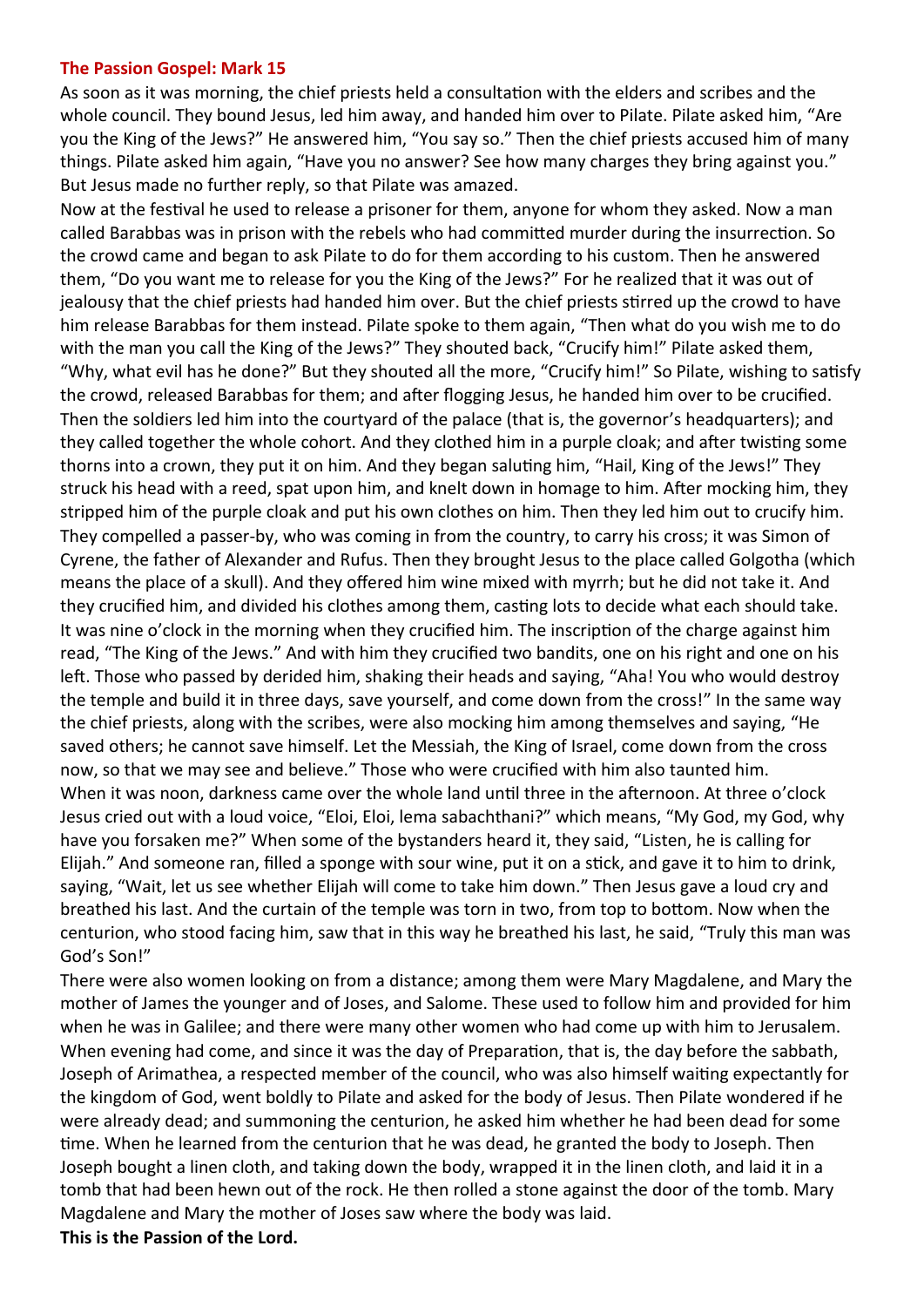*Once we were far off, but now in union with Christ Jesus we have been brought near through the shedding of Christ's blood, for he is our peace.*  **The peace of the Lord be always with you.**

**This week's hymn:**

All glory, laud, and honour To thee, Redeemer, King To whom the lips of children Made sweet hosannas ring

Thou art the King of Israel Thou David's royal Son Who in the Lord's name comest The King and Blessed One

The company of angels Are praising Thee on high And mortal men and all things Created make reply

The people of the Hebrews With palms before Thee went Our praise and love and anthems Before Thee we present

To Thee, before Thy passion They sang their hymns of praise To Thee, now high exalted Our melody we raise

Thou didst accept their praises Accept the love we bring Who in all good delightest Thou good and gracious King

# **A prayer for the journey of Lent**

You were a man of suffering acquainted with grief, loved and despised in equal measure. You understand humanity, know our failings, love us despite the people that we are. When we, like Peter, deny you by word or action, forgive us. When we, like Judas, are tempted to follow a different path, forgive us. When we, like those in the crowd allow you to be crucified, forgive us. Bring us to the foot of the Cross to stand next to the one who, looking into your eyes declared 'Surely this is the Son of God' Amen. **\_\_\_\_\_\_\_\_\_\_\_\_\_\_\_\_\_\_\_\_\_\_\_\_\_\_\_**

## *Please pray for:*

**Those with chronic or long-term illness:** Rosemary, Eric Dickerson, Jenny, Andrew Barfield, Kathy Steele, Andrew, Peggy, Margaret Christian, Natacha, Rex & Jill, Christine, Stephen, Samantha, Jean Dominy

**Those undergoing treatment or currently ill:** Katie, Gloria Elmer, Leslie Bloomfield, Roger Dickerson, Vicky & Matt, Dagmar, Roy

**All who are affected by the Coronavirus** in the UK and around the world: *For all who have lost their jobs due to Covid19; all who are despairing. For all who have lost their lives; the injured, the bereaved. For hospital and health care workers*

**For our government & MPs', and local councillors: for honesty in politics, for wisdom and justice for all.** For refugees across the world & diplomates and peace makers, working to end conflicts

**Those who have recently died, and their families mourning their loss:** Sally Carson. RIP

## *Prayer for our new Priest-in-Charge:*

Lord, give us all wisdom and guidance as the search process goes ahead. We know that you have plans for us as a church - and we trust you. We pray that the right person will be drawn to us, that your Spirit will be at work. Grant us a vision, Lord, to see what we can achieve, to reach out beyond ourselves, to stretch our capabilities, to increase our sense of purpose, to be sensitive to your presence at all times and listen to your call.

#### *Scriptures for our new priest:*

We are hoping for a priest who can aspire to Philippians 2, and offer joy and humility in serving the Lord at St Thomas. To lift up holy hands in prayer (1 Timothy 2: 8) - and to keep hold of the deep truths of the faith (1 Timothy 3:9).